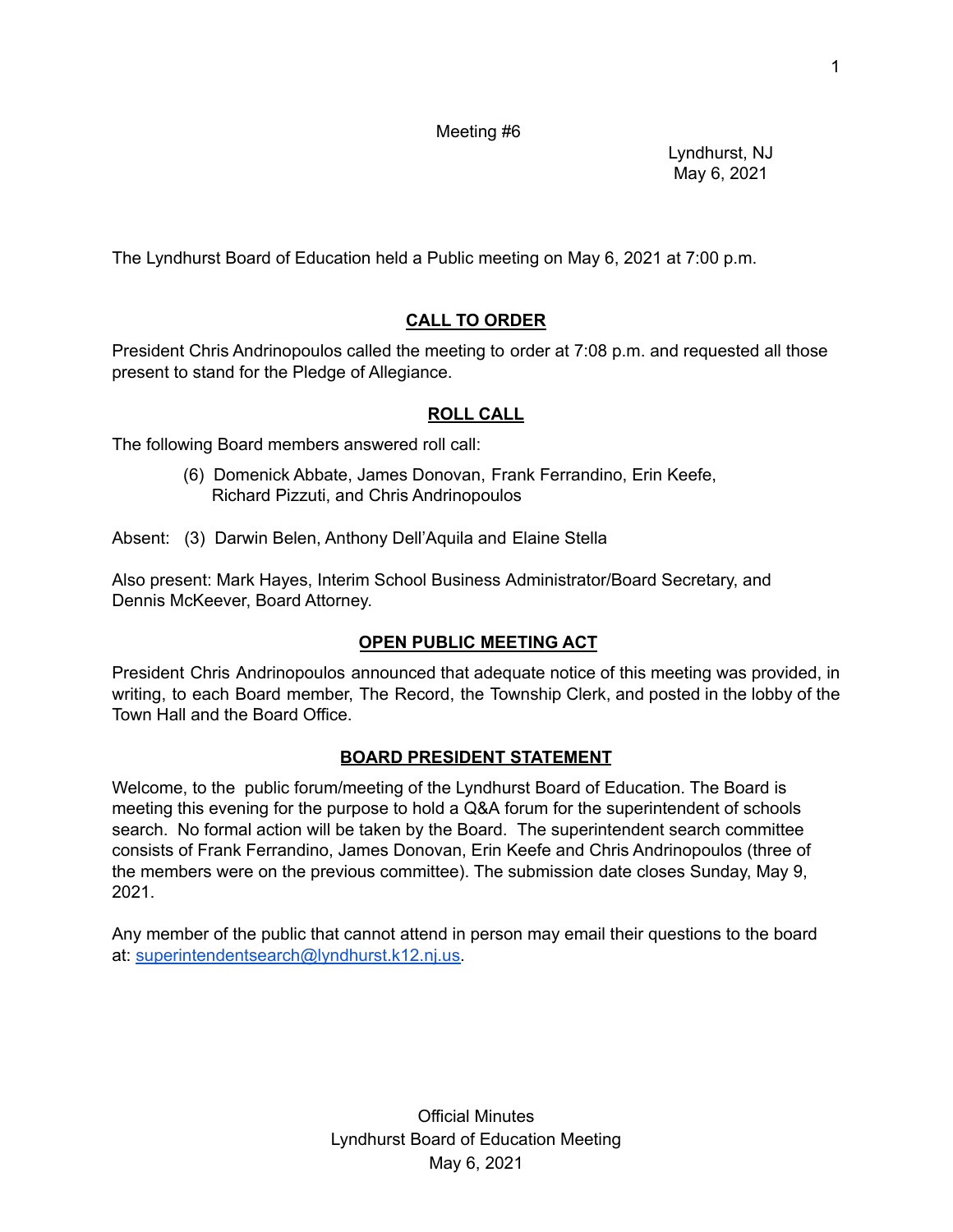#### **Q&A PUBLIC FORUM**

Mrs. Lambert:

Where was the position advertised? The Record, The Star Ledger and NJ. com

Can we transition to Applitrack? Not typically done for superintendent search

Darius Hughes:

How much of a role will the State Monitor play in choosing a superintendent? None.

If there are certificated candidates internally are they going to be interviewed? We are aware of local applicants. Every applicant will be reviewed.

Have you discussed how to keep a superintendent longer? We had a three year contract with Mr. Grieco and renegotiated it to a 5 year contract. Our intention was to keep him.

Mrs. Michele Lourenco:

Do you have exit interviews? We do offer exit interviews.

What are you looking for in a superintendent?

Chris Andrinopoulos: Improve reading issues, stability and learning gap.

Richard Pizzuti:

Works well with the Board, open dialogue, works well with the union.

Erin Keefe:

Three years ago we were in a horrible position. We are a healthier district and would like to move on to the next level.

James Donovan: We are not settling for mediocre.

Mrs. Tracy Chen:

What is your vision for the qualifications of a new superintendent? How does Lyndhurst salary compare to surrounding districts?

> Official Minutes Lyndhurst Board of Education Meeting May 6, 2021